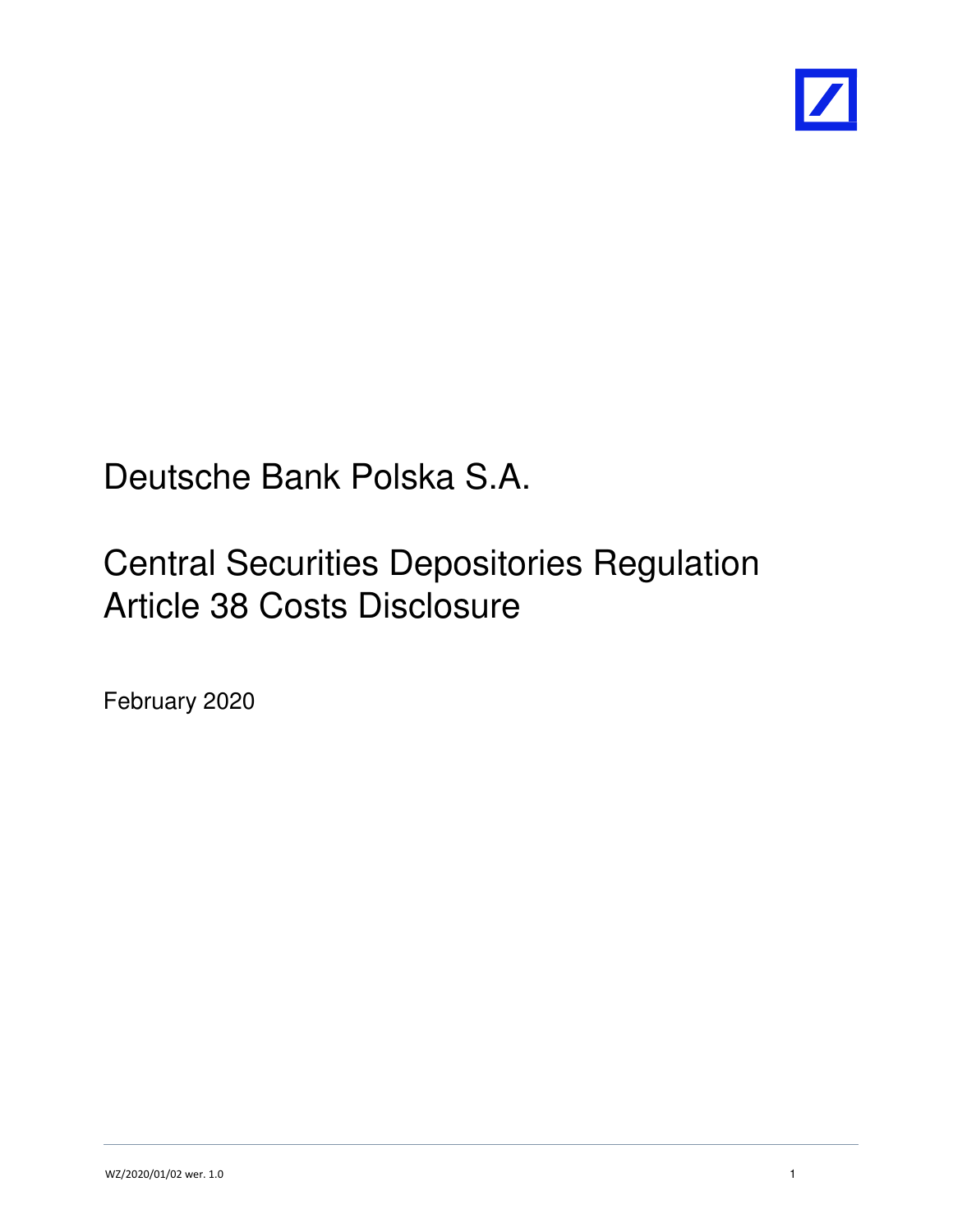### Costs Disclosure

#### **Introduction**

This Costs Disclosure relates to Deutsche Bank Polska S.A.

Throughout this document references to "DBP", "we", "our" and "us" are references to the Deutsche Bank Polska S.A., acting as participant in the relevant CSD. References to "you" and "your"' refer to the client.

#### **What is the purpose of this document?**

Pursuant to Article 38 of Regulation (EU) No 909/2014 on improving securities settlement in the European Union and on central securities depositories (the "**Central Securities Depositories Regulation**" or "**CSDR**") we are required to offer our clients the choice between Individual Client Segregated Accounts ("**ISAs**") and Omnibus Client Segregated Accounts ("**OSAs**") at each Central Securities Depository ("**CSD**") in the European Economic Area ("**EEA**") in which we are a direct participant. The purpose of this document is to disclose the costs associated with the different levels of segregation in ISAs and OSAs.

This Costs Disclosure should be read in conjunction with DBP's CSD Participant Disclosure which contains further information regarding the levels of protection associated with ISAs and OSAs, including a description of the main legal implications of the respective levels of segregation offered and information on applicable insolvency law. The CSD Participant Disclosure is available here: https://www.db.com/poland/pl/content/klienci--korporacyjni.html

While providing an overview of the costs associated with ISAs and OSAs, this document does not contain all the information a client would need in order to consider the type of account suitable for them at each CSD. This document is not intended to constitute legal or other advice and should not be relied upon as such. Clients should seek their own legal or other advice if they require any guidance on the matters discussed in this document.

#### **Background**

In our own books and records, we record each client's individual entitlement to securities that we hold for that client in a separate client account. We also open accounts with CSDs in our own name in which we hold clients' securities. We currently make the following two types of accounts with CSDs available to clients:

- **ISA:** An **I**SA is used to register the securities of a single client and therefore the client's securities are registered separately from the securities of other clients and our own proprietary securities.
- **OSA:** An OSA is used to hold the securities of a number of clients on a collective basis. DBP does not hold our own proprietary securities in OSAs.

The client chooses the type of account to hold its securities at the CSD. We also record each client's individual entitlement to securities that we hold for that client in one or more client securities accounts established and maintained for such client in our own books and records.

This disclosure document provides information about (i) DBP fees and costs that may be associated with an ISA or an OSA and (ii) CSD fees any other third party costs and fees in respect of an ISA or an OSA.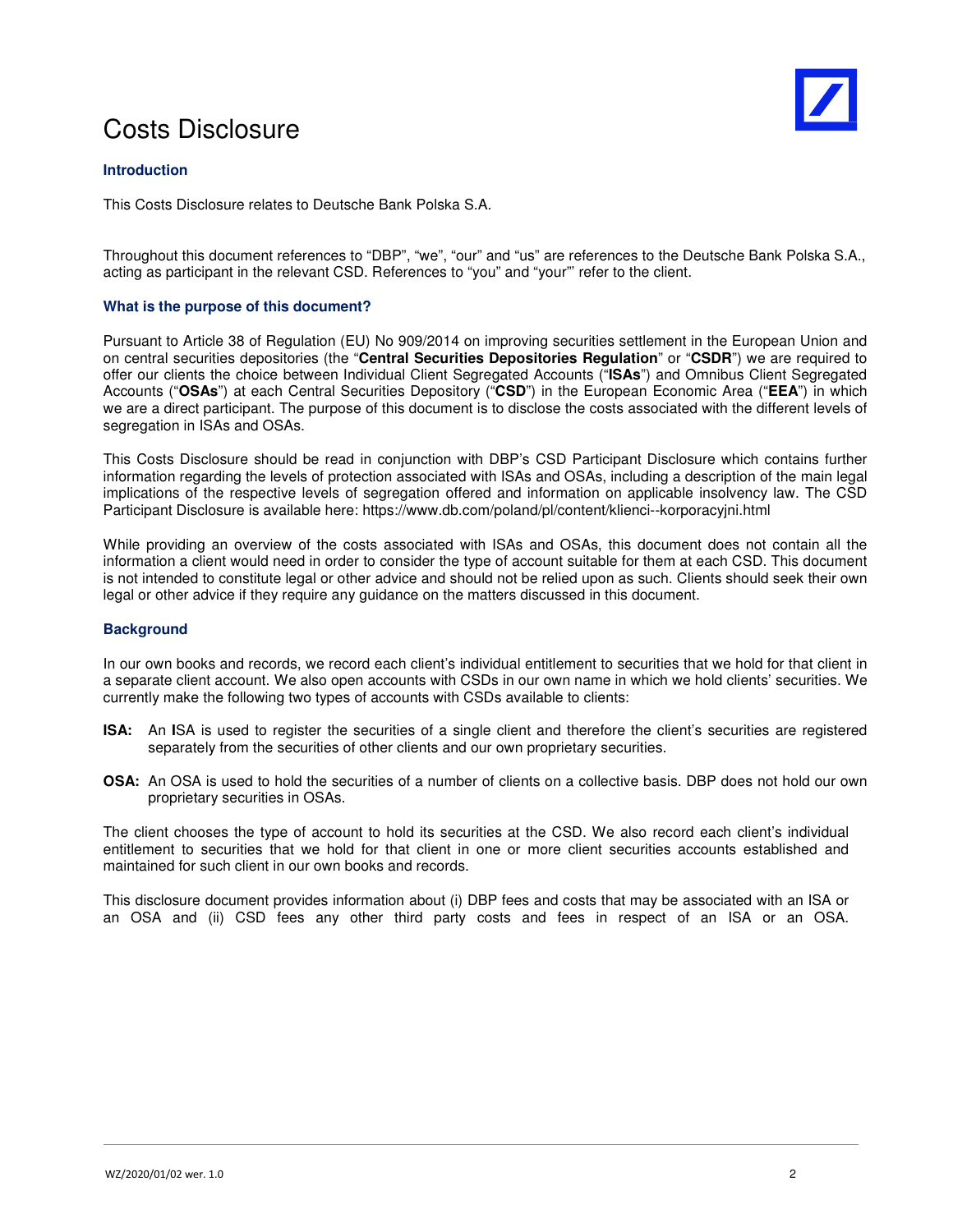

### **Costs associated with ISA and OSA account options**

This Costs Disclosure is based on the types of costs and fees imposed by the relevant CSDs, which may change from time to time. For up to date CSD costs and charges please refer to the relevant CSD's website.

This Costs Disclosure is intended to provide an indication of the factors, which determine the overall costs of setting up and maintaining an OSA or ISA account. Aggregate costs will be determined by a number of factors, including account opening and maintenance, how many accounts are required, whether the account is an OSA or ISA and the types of services required in relation to the account(s).

In this Costs Disclosure we indicate the types of DBP fees, CSD fees and if applicable, any third parties fees and costs which may apply to clients holding ISAs and OSAs. However, not all fees listed will be applicable to all clients. Fees may vary between products and in some cases may also be waived. Because many fee types are imposed on a per account basis, choosing to hold securities in an ISA rather than an OSA may result in duplication of service fees related to, for example, reconciliation, asset servicing and static data maintenance services as well as higher messaging and communication volumes and as a result, higher aggregate costs.

#### **1. DBP Fees**

For each account DBP opens on its books and records for a client, account fees will apply. The client account(s) on DBP's books and records correspond(s) to the relevant CSD account in which the client's securities are held, whether that be an ISA or OSA.

#### **DBP Account Fees**

DBP's account fees usually comprise:

- (i) a fixed one-off account opening fee charged per account; and
- (ii) a fixed monthly account maintenance fee charged per account,
- (iii) a fixed one-off fee for implementation of the account servicing system, and
- (iv) a fixed one-off for access to the account servicing system.

#### **DBP Service Fees**

There are a number of fees, costs and charges that DBP will charge for the provision of securities services which apply regardless of whether the client elects to hold securities in an ISA or an OSA at the CSD. These may include:

- (i) custody and safekeeping fees;
- (ii) asset servicing fees;
- (iii) transaction fees;
- (iv) penalties and fails management related fees;
- (v) additional transaction fees (including cancellation and instruction amendment fees);
- (vi) out of pocket expenses;
- (vii) fees related to support in tax reclaim process, incl. quick refund fees;
- (viii) transaction specific taxes or registration fees,
- (ix) fees for issuing specific statements or confirmations, and
- (x) fee for reports related to assets held in the accounts.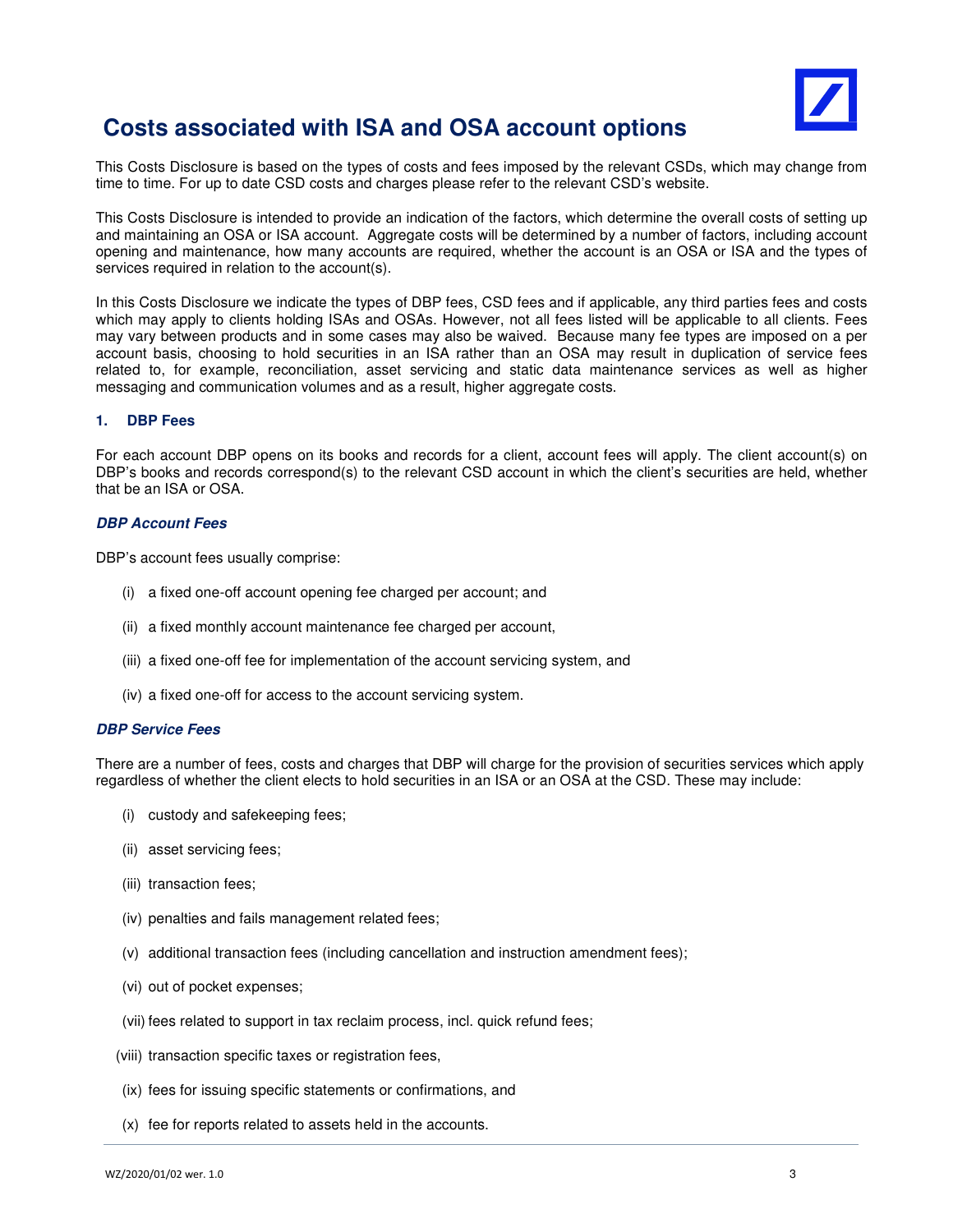

In addition, DBP may impose other fees for any special linking, settlement, funding, income or any other particular arrangements required with respect to a client's account(s).

#### **Relationship Fees and Discounts**

Any client relationship specific fees, charges or discounts will be applied to both ISAs and OSAs and will be dependent on a number of variable factors, which may include:

- (i) consideration of a client's wider relationship with DBP ;
- (ii) a client's credit rating;
- (iii) overall revenue opportunity; and/or
- (iv) the structure and/or operational complexity of the client's business

#### **2. CSD fees and other third party costs**

Account opening fees may be charged by a CSD and clients could be subject to the following types of fees imposed by the CSD on each account (note that this list is not intended to be comprehensive, and may vary amongst CSDs):

- (i) a fixed one-off account opening fee charged per account;
- (ii) a fixed monthly account maintenance fee;
- (iii) other service fees as detailed on the CSD's website or in the CSD's standard terms and conditions including, but not limited to, connectivity fees, safekeeping fees, settlement fees, penalties and fails related fees, registration fees, corporate action and asset servicing fees

CSD account fees will apply to both ISAs and OSAs. For a specific CSD's charging structure clients are encouraged to review the relevant CSD's fee schedule published on the applicable CSD website.

#### **3. Application of Fees**

The manner in which fees are applied to clients is likely to vary. With respect to ISAs, DBP will either pass on CSD fees to clients at cost, separate from and in addition to DBP fees, or the CSD fees will be included in the DBP fees charged to the client. With respect to OSAs, CSD fees would be equally shared amongst all clients who hold securities in the account.

#### **4. CSD participation**

For a list of CSDs in which we are a direct participant, please see our CSD Participant Disclosure here: https://www.db.com/poland/pl/content/klienci--korporacyjni.html